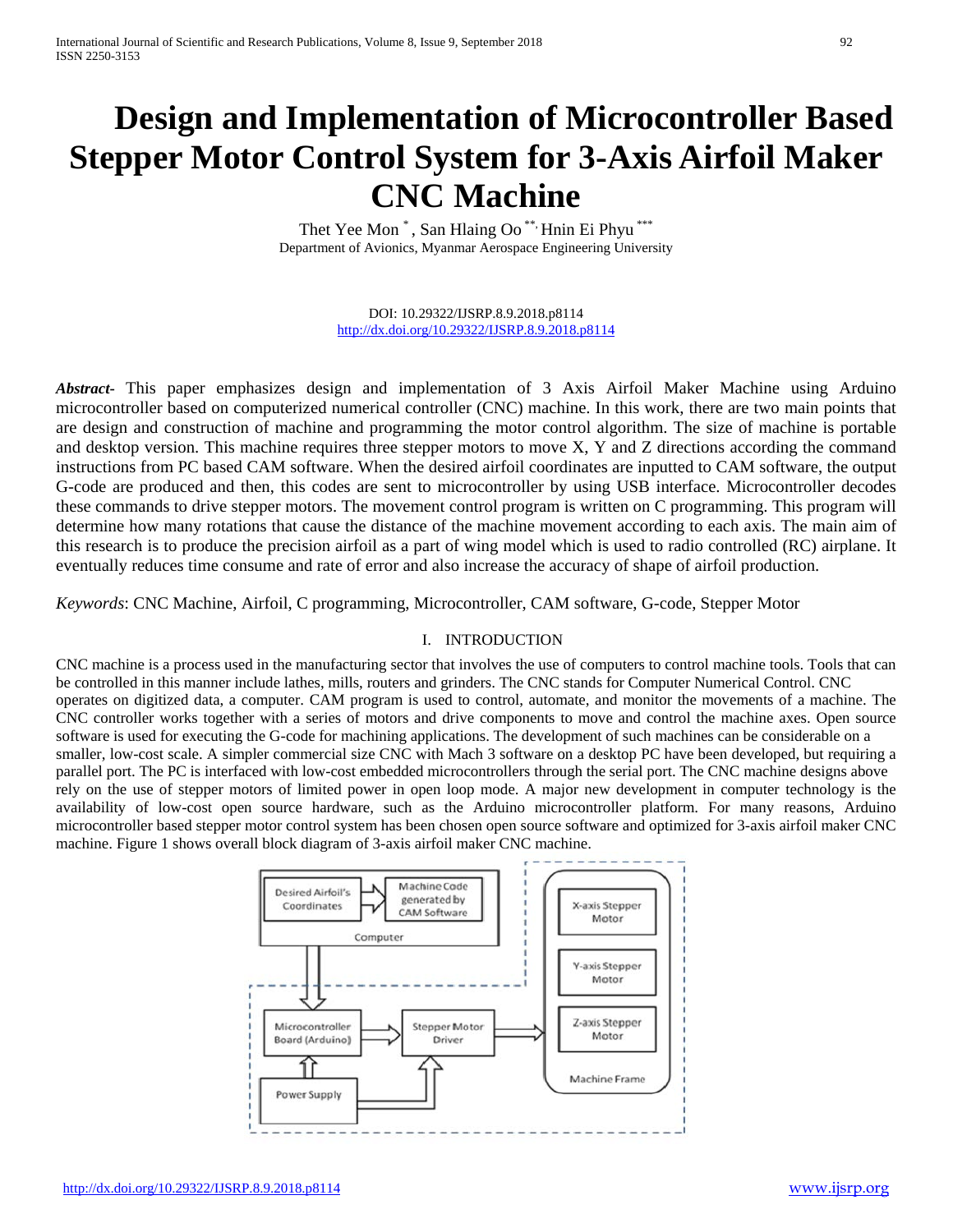#### Figure 1. Overall Block Diagram of 3-axis Airfoil Maker CNC Machine

### II. METHODOLOGY

#### *A. AIRFOIL NOMENCLATURE*

A wing is the combination of airfoil shaped ribs. Lift force produced by wings are depended on the design of airfoil shape .Two other outputs of the airfoil are drug and pitching moment. Figure 2 shows the combinations of airfoils for wing.



Figure 2. Combination of Airfoils for Wing

As shown in Figure 3, the following parameters are defined in an airfoil.

Chord length: length from the leading edge (LE) to the trailing edge (TE) of a wing cross section that is parallel to the vertical axis of symmetry

Mean camber line: line halfway between the upper and lower surfaces

Camber: maximum distance between the mean camber line and the chord line, measured perpendicular to the chord line Thickness: distance between upper surface and lower surface measured perpendicular to the mean camber line.



Figure 3. Airfoil Nomenclature

#### *B. Types of Airfoils*

.

There are four different types of airfoil. They are

(a) Symmetrical Airfoil: It is used for aerobatics airplane, particularly monoplanes.

- (b) Semi-Symmetrical Airfoil: It is used for secondary trainers , sailplanes and sport aerobatic biplanes.
- (c) Flat-Bottom Airfoil: It is used for gentle flight
- (d) Under-Cambered Airfoil: It is used for scale models, sailplanes and some high-lift situations

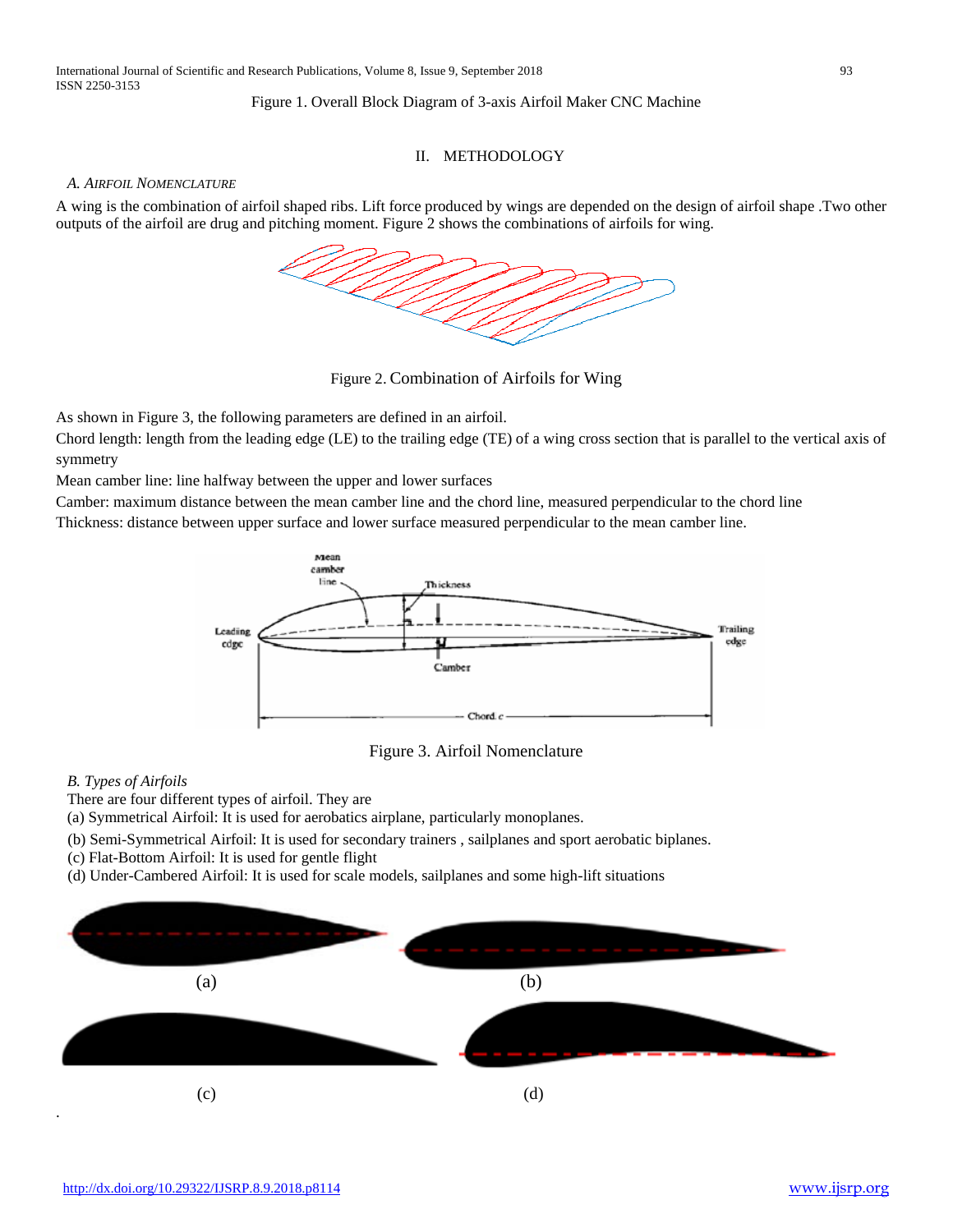International Journal of Scientific and Research Publications, Volume 8, Issue 9, September 2018 94 ISSN 2250-3153

Figure 4. Types of Airfoil: (a) Symmetrical Airfoil, (b)Semi Symmetrical Airfoil, (c) Flat-Bottom Airfoil, (d) Under-Cambered Airfoil

#### *D.Airfoil Selection*

In this paper,NACA 1408 (4-digit) Semi-Symmetrical airfoil series is selected. First number is camber in percentage of chord, second number is location of maximum camber in tenths of chord measured from leading edge (LE) last two digits give maximum thickness in percentage of chord.

#### *E*. *Airfoil Coordinates*

Airfoil coordinates are simply points that define the shape of the airfoil. The numbers are given in percentage of the wing chord. The airfoil can be made up from 50 to 100 coordinate pairs. Figure 5 shows the NACA 1408nAirfoil Coordinates and Figure 6 show s the plotting the NACA 1408 Airfoil Coordinates.

| x         | Y upper        |                |
|-----------|----------------|----------------|
| 1         | 0.00028        | $-0.0004027$   |
| 0.9914866 | 0.00062857     | $-0.0004466$   |
| 0.9662362 | 0.00167121     | $-0.000942$    |
| 0.9251087 | 0.00330651     | $-0.0017283$   |
| 0.8695046 | 0.00533514     | $-0.002745$    |
| 0.8013175 | 0.00727837     | $-0.0039473$   |
| 0.7228695 | 0.01001957     | $-0.0052889$   |
| 0.6368319 | 0.01226593     | $-0.006643$    |
| 0.5461347 | 0.01420668     | $-0.0079618$   |
| 0.4538664 | 0.01563766     | $-0.0090424$   |
| 0.3631692 | 0 01644857     | $-0.0098535$   |
| 0.2771316 | 0.01633461     | $-0.0102909$   |
| 0.1986835 | 0 01523939     | $-0.0102157$   |
| 0.1304965 | 0.0132667      | $-0.0095475$   |
| 0.0748924 | 0.0106489      | $-0.0080837$   |
| 0.0337649 | 0.00721173     | $-0.005995$    |
| 0.0085145 | 0.00363826     | $-0.0031349$   |
| 0         | $-4.034F - 05$ | $-4.034E - 05$ |



Figure 5.NACA 1408 Airfoil Coordinates Figure 6. Plotting the NACA 1408 Airfoil Coordinates

## *F. G-code for NACA 1408 Airfoil*

G-Code is the language used to describe how a machine will move to accomplish a given task, using numerical control (NC) - it is the most widely used NC programming language. Figure7 show the g-code for NACA 1408 generated from KCAM software.

| Feed Rates<br>Travel <sup>1</sup><br>Cutting 15<br><b>IFM</b><br><b>IFM4</b>    |  |
|---------------------------------------------------------------------------------|--|
| NOOT IKCAM CONVERSIONT                                                          |  |
| N002 [ORIGINAL FILE: NACA1405.DMF]                                              |  |
| NOOS 3/                                                                         |  |
| N004 G50                                                                        |  |
| NICOS MOS                                                                       |  |
| N006 G00 21                                                                     |  |
| N007 G00 X100 Y0.004                                                            |  |
| N008 G00 20 5                                                                   |  |
| 8008 GOT X35.015333 Y0.656                                                      |  |
| N010 G01 >(30.026333)/1.271<br>N011 G01 XB0.030994 Y2.305                       |  |
| N012 G01 X70.041 Y3.193                                                         |  |
| N013 GO1 X03 034 Y3.931                                                         |  |
| N014 G01 >(50.019997)/4.502                                                     |  |
| N015 GO1 >CR 999996 Y4.060999                                                   |  |
| N016 G01 X29 949999 Y4.939                                                      |  |
| N017 G01 >(24.925999) Y4.019                                                    |  |
| N010 G01 > 19.90399                                                             |  |
| N019 GO1 X3                                                                     |  |
| N020 GO1 >(3.002999)                                                            |  |
| N021 G01 >7.206 Y2.129                                                          |  |
| N022 GO1 >(4.995999 Y2.602                                                      |  |
| N022 GO1 >(2.419 Y1.962                                                         |  |
| N024 GO1 >1.199 Y1.224                                                          |  |
| N025 GO1 >01 YO                                                                 |  |
| N026 GO1 >0.211 Y-1.2                                                           |  |
| N027 GO1 > 2.592 Y-1.62                                                         |  |
| N029 GO1 >5.104 Y-2.124                                                         |  |
| NI029 GO1 3/7-614                                                               |  |
| N020 GO1 >10.117 Y-2.692                                                        |  |
| N021 G01 X15                                                                    |  |
| 12000-004<br>Charles Harry<br>Who was accessed the former of<br>And All Adverse |  |

Figure 7. G-code for NACA 1408 generated from KCAM software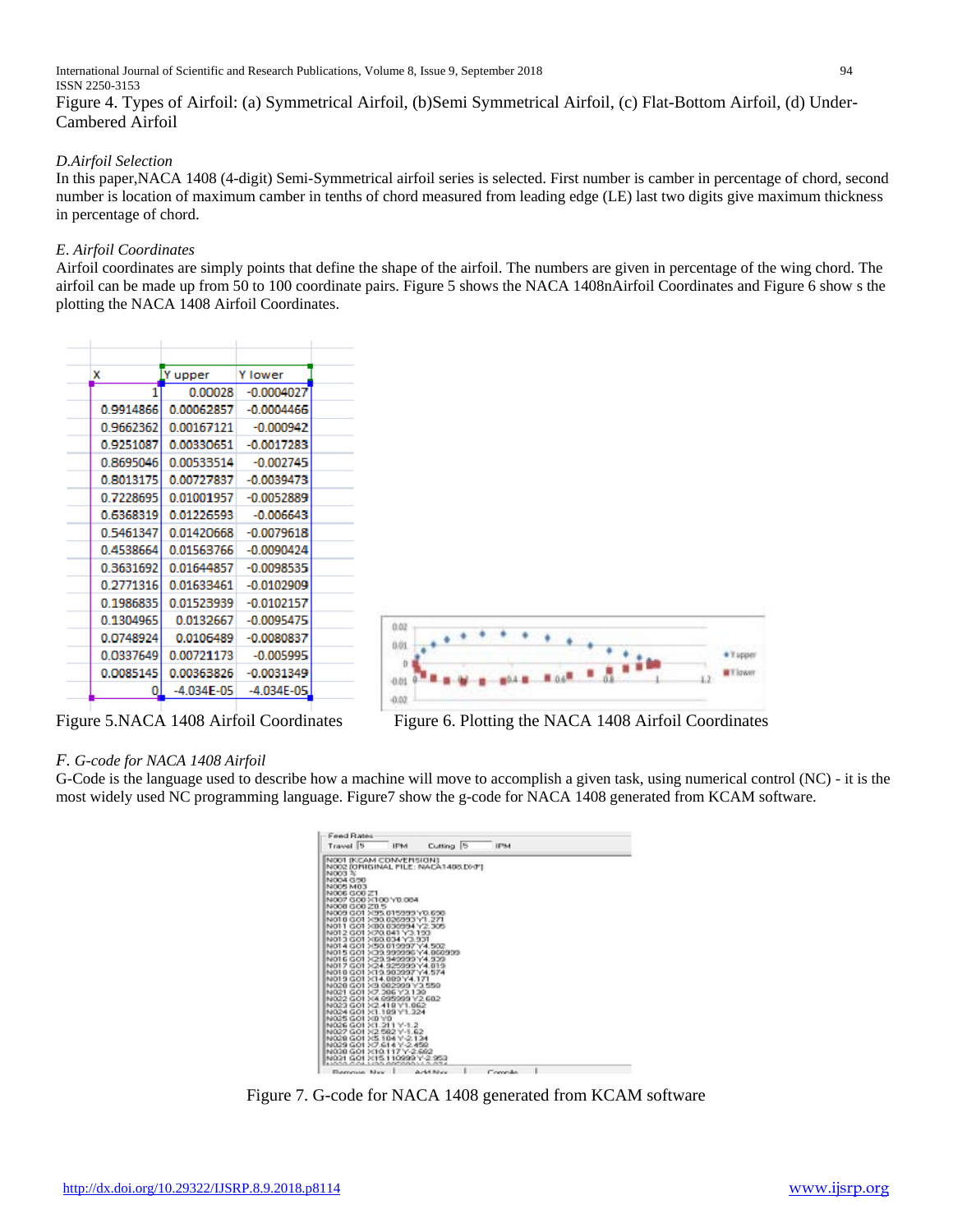#### *G.System-Elements*

In the control circuit for 3-axis airfoil maker CNC machine, it consists of microcontroller (Arduino ATmega 2560), easy driver circuit, L298N driver circuit and NEMA 17 stepper motors. The arduino is an open source electronics prototyping platform based on flexible, easy to use hardware and software. Arduino is best known for its hardware, but it is also needed software to developed program required for that hardware. The software is free, open source and cross platform. For this research, it is use Arduino MEGA microcontroller board based on ATmega2560 is used because it board has many digital output pin and storage memory than other Arduino board. Stepper motor have bipolar and unipolar stepper motor. Bipolar stepper motor is better holding torque than unipolar stepper motor. NEMA 17 stepper motor is bipolar. NEMA 17 is common size used in 3D printers and smaller CNC mills. Smaller motors find applications in many robotic and animatronic applications. NEMA 17 stepper motor has maximum torque at low speed , good choice for application requiring low speed with high precision. Easy driver circuit is used to drive stepper motor. Easy driver can drive up to about 720mA per phase of a bipolar stepper motor. It defaults to 8 steps microstepping mode. It is a chopper micro stepping driver based on the Allegro A3967 driver chip. It can take a maximum motor driver voltage of around 30V and includes on board 5V regulation. Figure 10 show the easy driver circuit. L298N driver circuit can be drive inductive loads such as relays, solenoids, dc and bipolar stepping motor. This circuit offers a bridged mode of operation allowing bidirectional control of a single motor of up to about 4A.

#### III.DESIGN CONSIDERATION AND EEPERIMENTAL RESULTS

*A. Designed and Construction of Control Circuit Board of Stepper Motor Control System* In this research , Arduino Microcontroller platform with Atmega2560 core is used. It can be easily interfaced with PC where, as also with the motor drivers(Easy and L298N) and stepper motors too. Figure 8 shows circuit connection of 3-axis airfoil maker CNC machine.



Figure 8. Circuit Connection of 3 –Axis Airfoil Maker CNC Machine

In this circuit, it is designed for needing  $Ampere(A)$ . For One Stepper Motor : 3.3V , 1.5A Required for 12V Stepper Motor : 12V , 5.45A Easy Driver Load Current : 1.5A L298 Driver Load Current : 4 A Total Easy and L298 Driver Load Current : 5.5 A

# *B. Hardware Machine Frame Requirements*

The machine frame is designed and constructed as the following desired parameters shown in Table 1. Figure 9 shows the machine frame.

TABLE 1: Machine Frame Requirement

| No: | Components of machine frame | Desired Length/number |  |  |  |
|-----|-----------------------------|-----------------------|--|--|--|
|     |                             |                       |  |  |  |
|     | $3/4$ "GI square pipe       | 19 feet               |  |  |  |
|     | $1/2$ " GI square pipe      | 10 feet               |  |  |  |
|     | 6000 2RS-Ball bearing       | 26 Nos                |  |  |  |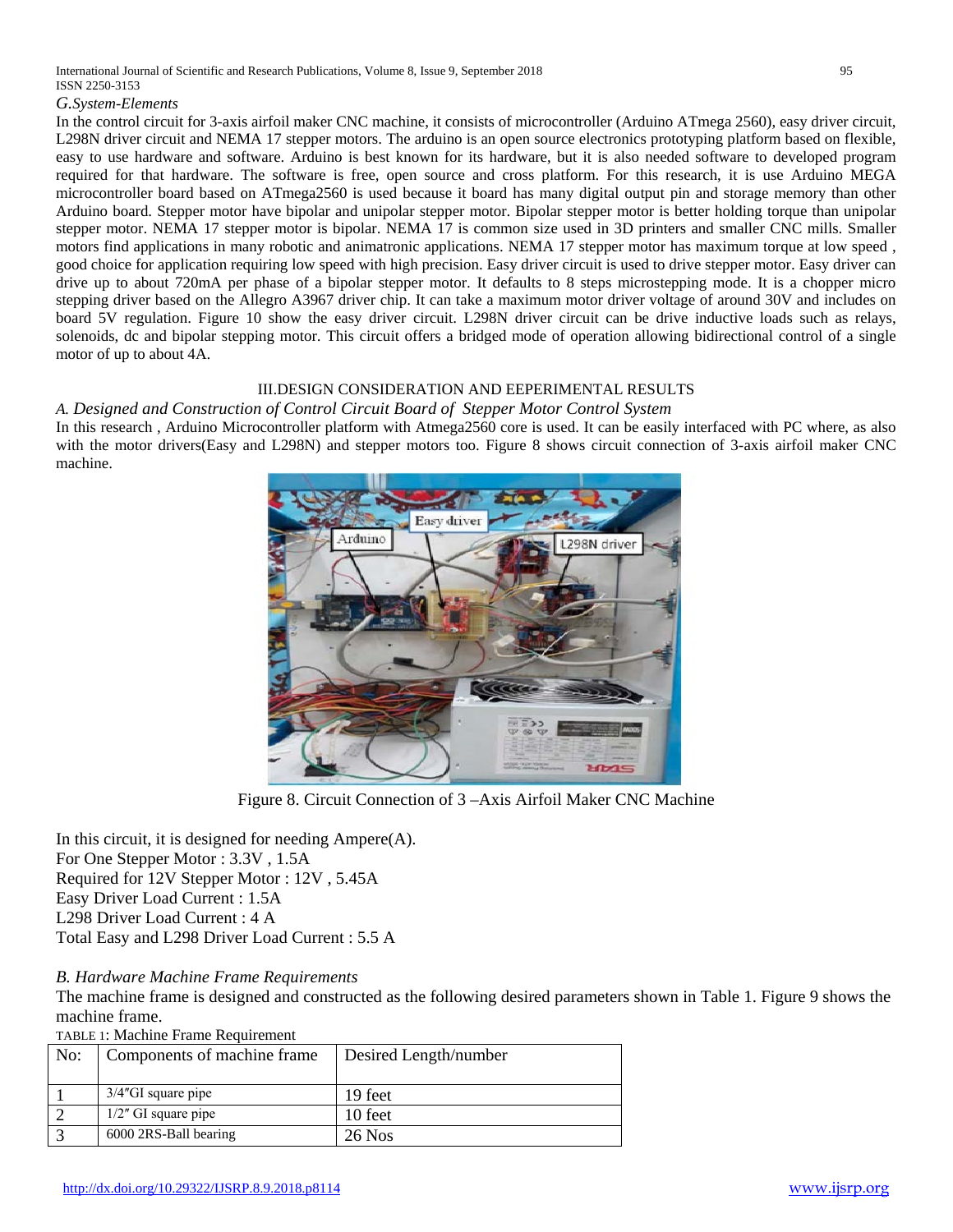International Journal of Scientific and Research Publications, Volume 8, Issue 9, September 2018 96 ISSN 2250-3153

| $\overline{4}$ | L-bean                       | 3 feet          |
|----------------|------------------------------|-----------------|
| 5              | 14mm bolt and nuts           | 38 Nos          |
| 6              | screw                        | 12 Nos          |
| $\overline{7}$ | 3mm bolt and nuts            | 24 Nos          |
| 8              | 1/2"ACME thread rod          | 4.5 feet        |
| 9              | $1/2$ "nut                   | 3 Nos           |
| 10             | $2'' \times 1''$ wood        | 1 feet 7 inches |
| 11             | $1' \times 1.5''$ wood board | 1 Nos           |
| 12             | 12" slide ray                | 1 Nos           |
| 13             | rivet                        | 8 Nos           |



Figure 9. Machine Frame

Figure 10 shows the final assembly of machine frame, stepper motor and motor control circuit.



Figure 10. Final Assembly Of Machine Frame, Stepper Motor And Motor Control Circuit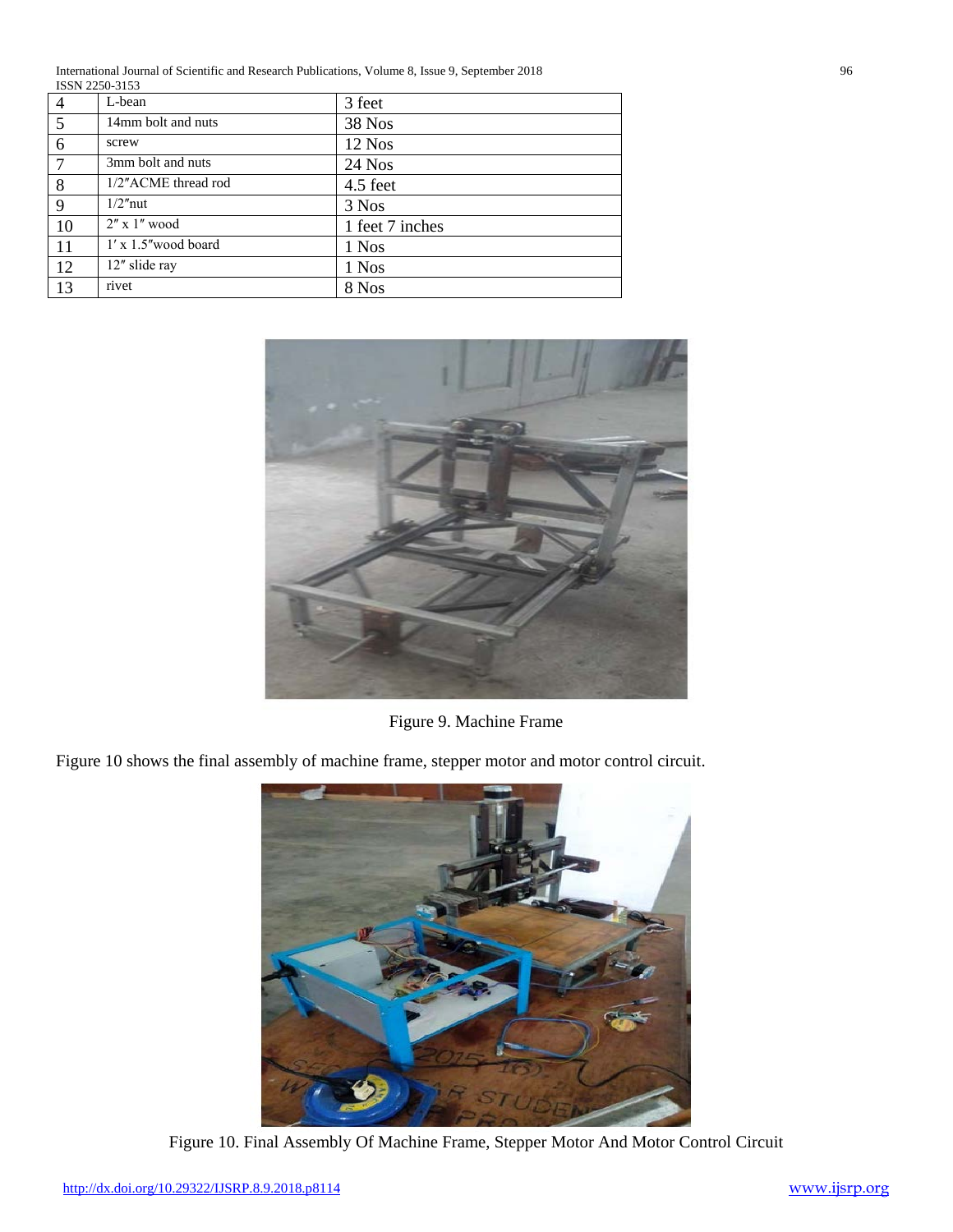#### *C. Software Implementation*

Figure 11 shows the flow chart of application execution. At start, power supply and computer is turned on. After that all stepper motor are initialized to its zero position. This zero position is given through software. The circuit board is ready to accept instructions from computer. These instructions are in the form of G-codes. It will wait still instructions to be received. After instructions are received, it starts to decode it into its own language that is in the voltage and current form. As per instruction, stepper motor move in accordance with it. The stepper motor moves according to X-Y Co-ordinates and Z Co-ordinate stepper motor is used to drill the hole. When task is completed, it is the end of the flow of execution.



Figure 11. Flow Chart of Stepper Motor Control System

## *D.* Arduino Program for Motor Control System

As the first step, the Arduino C program to develop source code compiled using Arduino software. After the software is compiled, it is upload to the control board. This program drives bipolar stepper motor. The motor is attached to digital pin 8 to 11 of the Arduino. The motor should revolve one revolution in one direction, then one revolution in the other direction. The motor will step one step at a time, very slowly. The higher the potentiometer value, the faster the motor speed. The motor is less responsive to changes in the sensor value at low speeds. Figure 12 shows the motor control program on Arduino and Figure 13 shows the experimental testing of the three stepper motors with motor control program.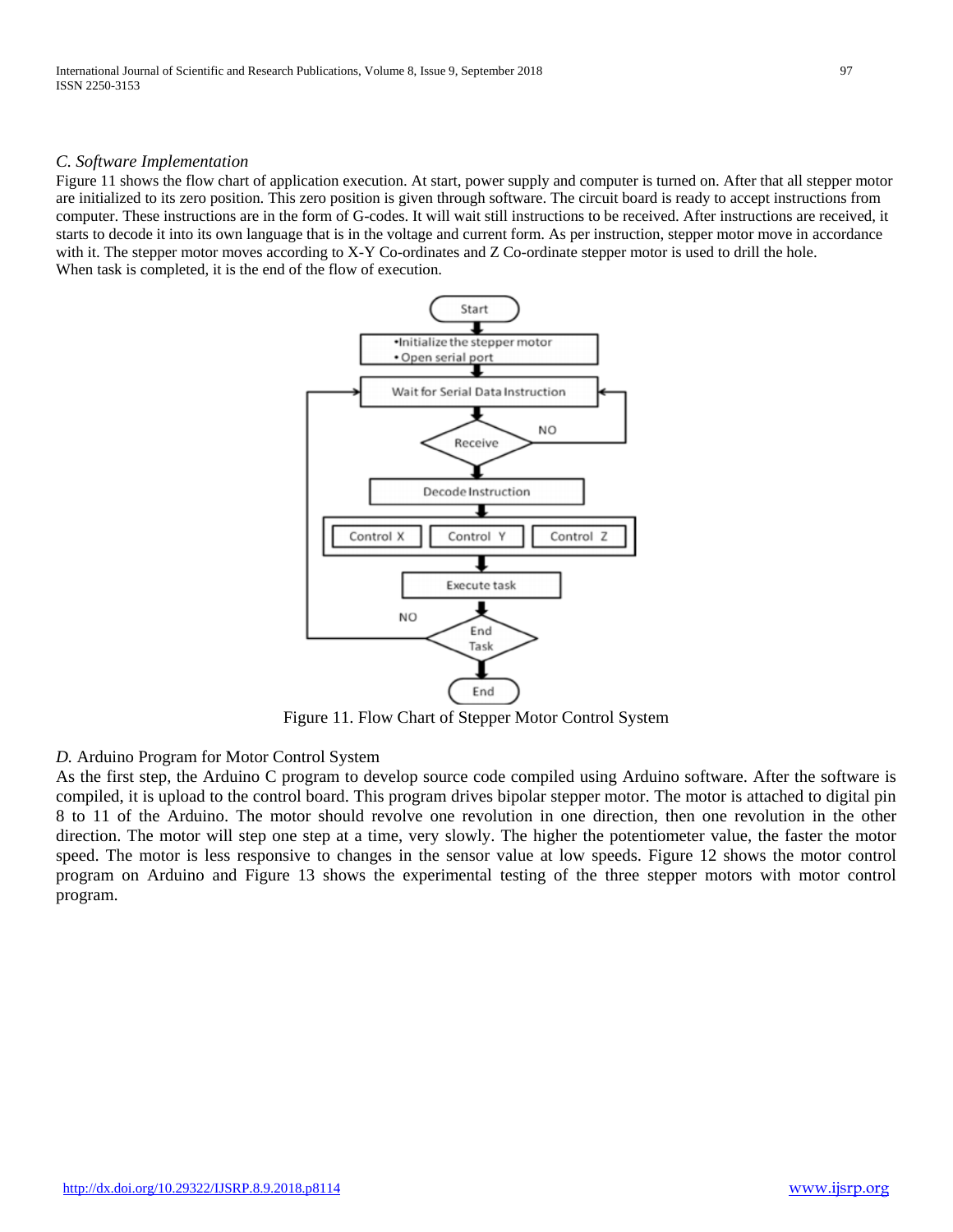International Journal of Scientific and Research Publications, Volume 8, Issue 9, September 2018 98 ISSN 2250-3153





Figure 12. Motor Control Program on Arduino Figure 13. Experimental Testing of the three Stepper Motors

# *E. Generation of G-code Required for Airfoil Coordinates*

This is used to send the G-code files (**.NC**) to an integrated hardware interpreter (ATmega2560).This software will take a G-code program in file and send it line-by-line to the ATmega 2560 microcontroller. The G codes will send over the serial ports through USB communication between the computer and microcontroller**.** KCAM software is a type of software designed to send G-Code to CNC machines. Figure 14 shows the using KCAM software for airfoil coordinates and G code.



Figure 14. Using KCAM Software for Airfol Coordinates and G-code

# *F. Experimental Results*

According to X-Y axis co-ordinate position the CNC Router will be moved and whenever it stops then starts the operation of Z axis. Z axis performs Up-down operation for milling purpose. Figure 15 shows the final results product of NACA 1408 Airfoil Model.



Figure 15 . Final Product of NACA 1408 Airfoil Model

## IV CONCLUSIONS

Using small machine tools to fabricate small scale parts can provide both flexibility and efficiency in manufacturing approaches and reduce capital cost, which is beneficial for small business. In this research paper, Arduino based 3-axis